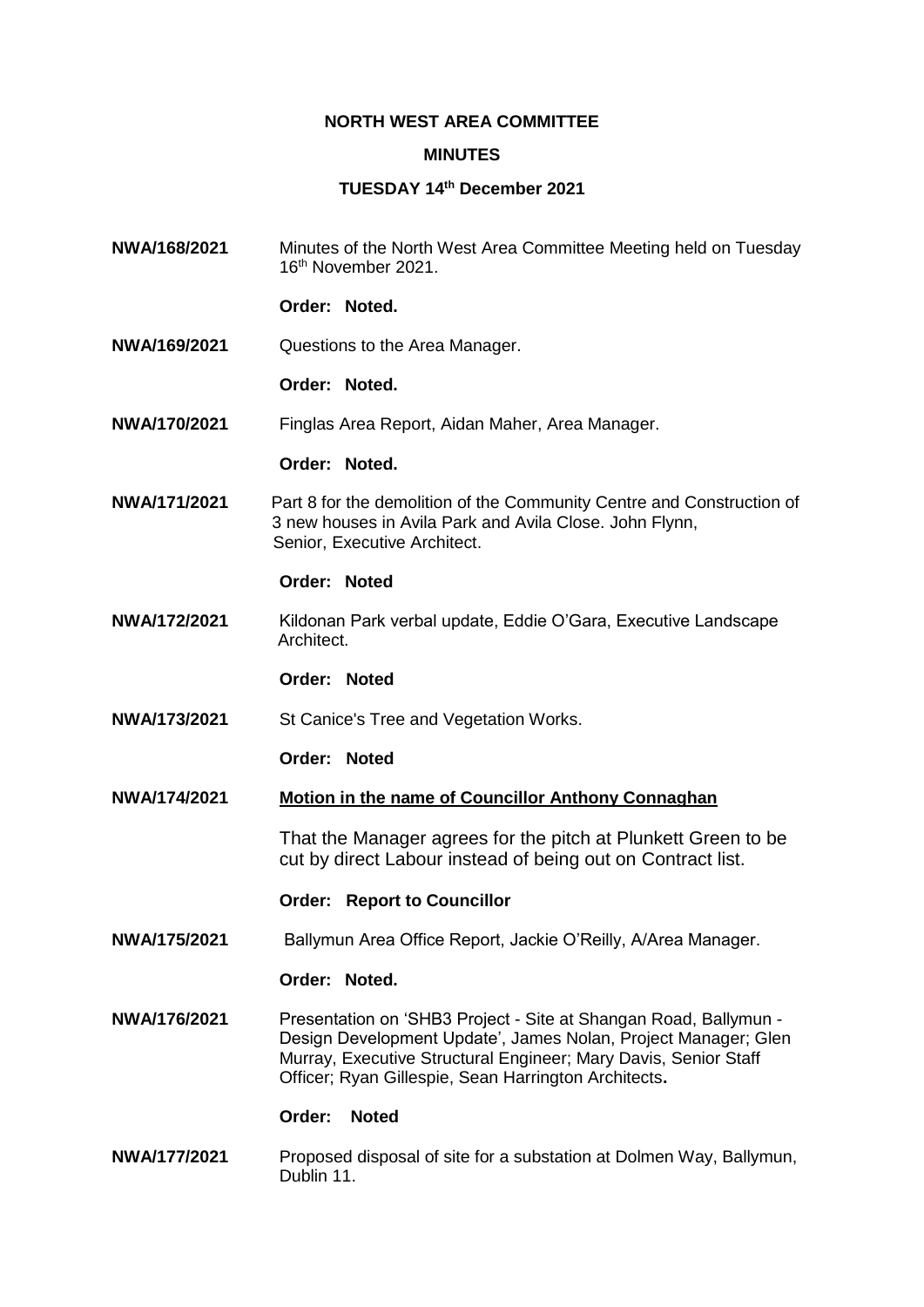# **Order: Recommend to City Council**

**NWA/178/2021** Proposed grant of a Short Term Business Letting Agreement in Unit 1A Shangan Neighbourhood Centre, Ballymun, Dublin 9.

**Order: Recommend to City Council**

# **NWA/179/2021 Motion in the name of Councillor Noeleen Reilly**

That this Area Committee expresses huge concern at the reduction of services in Ballymun from Allied Irish Bank. The Ballymun Community, particularly the older Community, will be adversely affected by this decision and that the Area Committee writes to AIB expressing our concern and seeks the reversal of this decision.

**Order: Ballymun Area Manager to write to CEO of AIB to express this Committee's concern over closure.**

**NWA/180/2021** Public Domain Report, Catherine Brophy Walsh, Public Domain Officer.

# **Order: Noted.**

**NWA/181/2021** DCC Community Grants Scheme 2021.

### **Order: Noted.**

### **NWA/182 /2021 Motion in the name of Councillor Noeleen Reilly**

That this Area Committee organises a variety show for Ballymun and Finglas next year. Given the struggles for everyone in the last two years, I believe this would be an excellent opportunity to showcase local talent and bring the community together.

- **Order: Report to Councillor**
- **NWA/183 /2021** Traffic Service Request, Status Report.

### **Order: Report to Councillor**

**NWA/184 /2021** Minutes of the Traffic Advisory Group (TAG) Meeting.

### **Order: Report to Councillor**

**NWA/185 /2021** Questions for Parks, Fergus O'Carroll, Senior Executive Parks Superintendent.

## **Order: Noted**